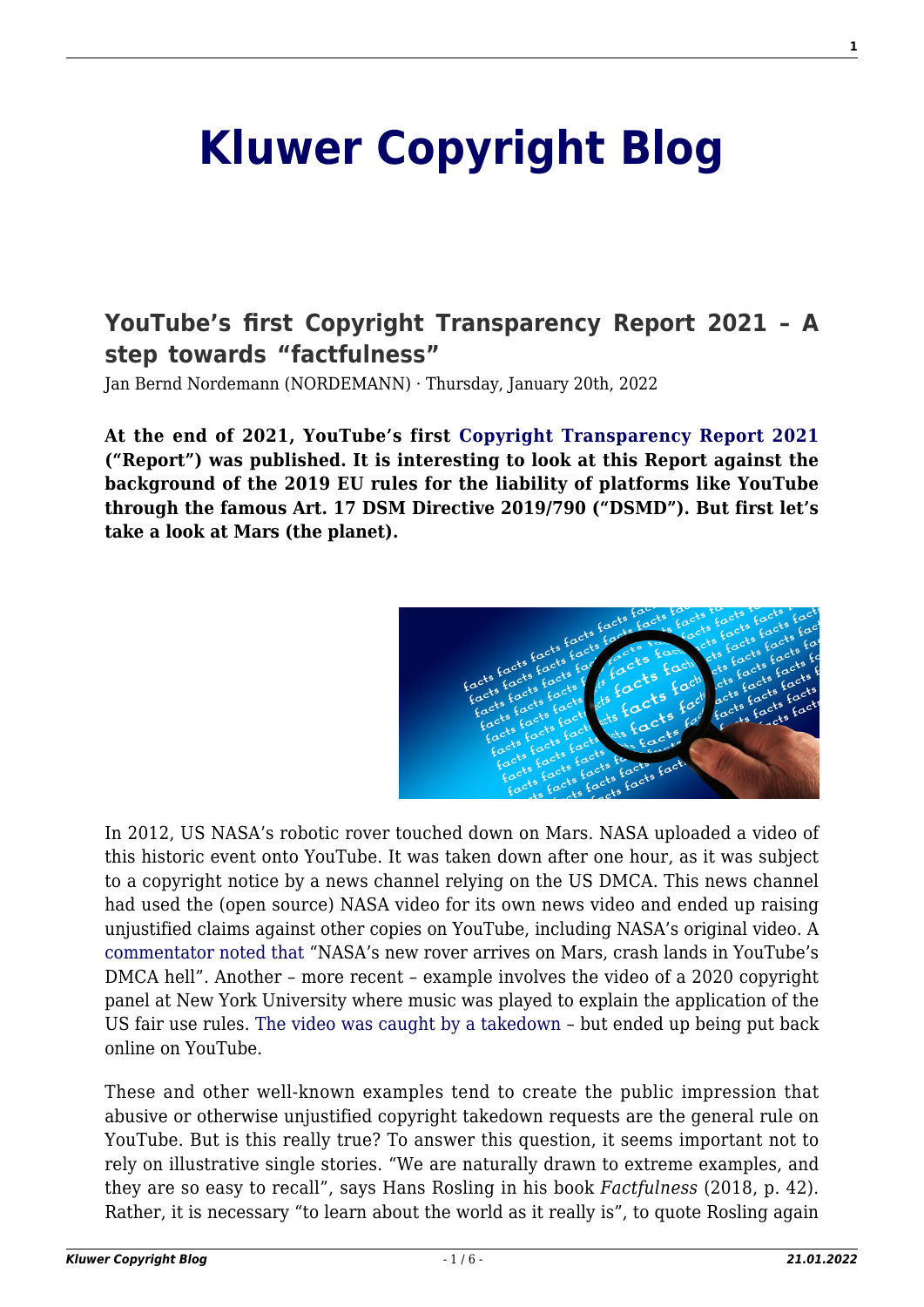(p. 255).

Regarding the question of unjustified copyright takedown on YouTube, YouTube's Report provides a chance to take a fact-based or "factful" look – assuming that YouTube has correctly indicated the facts. It is the first ever report by YouTube on copyright actions. It only covers half the year from January to June 2021, which is the period before Art. 17 DSMD was implemented into the national laws of the EU member states. The Report has already been discussed by *Paul Keller* [on the Kluwer](http://copyrightblog.kluweriplaw.com/2021/12/09/youtube-copyright-transparency-report-overblocking-is-real/) [Copyright Blog](http://copyrightblog.kluweriplaw.com/2021/12/09/youtube-copyright-transparency-report-overblocking-is-real/) – here are my main takeaways.

### 1. **Illegal uploads remain a massive problem on YouTube**

The Report identifies hundreds of millions of copyright actions through the different YouTube copyright tools by rightholders: ContentID had ca. 722 million, while the Enterprise Webform (ca. 3 million), Copyright Match (ca. 1.5 million) and the Webform (ca. 4 million) account for far fewer copyright actions (page 5). The sheer number is striking: We are talking about ca. 2 million copyright actions per day. These numbers have to be put into context relative to the disputes raised over such requests. Only 0.5% of all copyright actions via ContentID (i.e. 3.7 million) were disputed. The figures for copyright actions via tools other than ContentID were higher, but still covered only a minor share: Copyright Match 1.3%, Enterprise Webform 1.9% and Webform 5.2%. It is likely that these numbers only reflect a certain share of unjustified copyright actions, because research suggests that uploaders may not be willing to stand up and complain to YouTube (*Paul Keller* op cit., citing Jennifer M. Urban, Joe Karaganis, Brianna Schofield, [Notice and Takedown in Everyday Practice](https://papers.ssrn.com/sol3/papers.cfm?abstract_id=2755628); the underlying data is, however, from 2017). Yet, it seems to be a fact that hundreds of millions of uploads on YouTube were copyright infringing. Consequently, platforms like YouTube need effective rules to motivate them to fight copyright infringements.

Art. 17 DSMD tries to establish such rules. Under that provision, as a general rule, platforms like YouTube are liable for the making available of infringing content on their platforms, unless they comply with certain duties (see Art. 17 (4) DSMD). This starting point seems to be justified looking at the facts of the Report.

#### 2. **Unjustified takedowns? Need to differentiate between notifiers**

Copyright actions on such large and important platforms like YouTube may be abusive or otherwise unjustified. The underlying reasons may vary, as mentioned in the Report: For example, "lack of understanding of either copyright law or our tools" (p. 6) and intentional abuse (p. 6). Examples of such abuse are attempts by political actors to censor political speeches or companies trying to stifle criticism of their products or services (p. 6). But the facts indicated in the Report show that the share of unjustified claims depends to a large extent on the rightholder (notifier) initiating the copyright action (page 8 et seq.):

ContentID: Only 0.5% of the requests were disputed by uploaders. And only some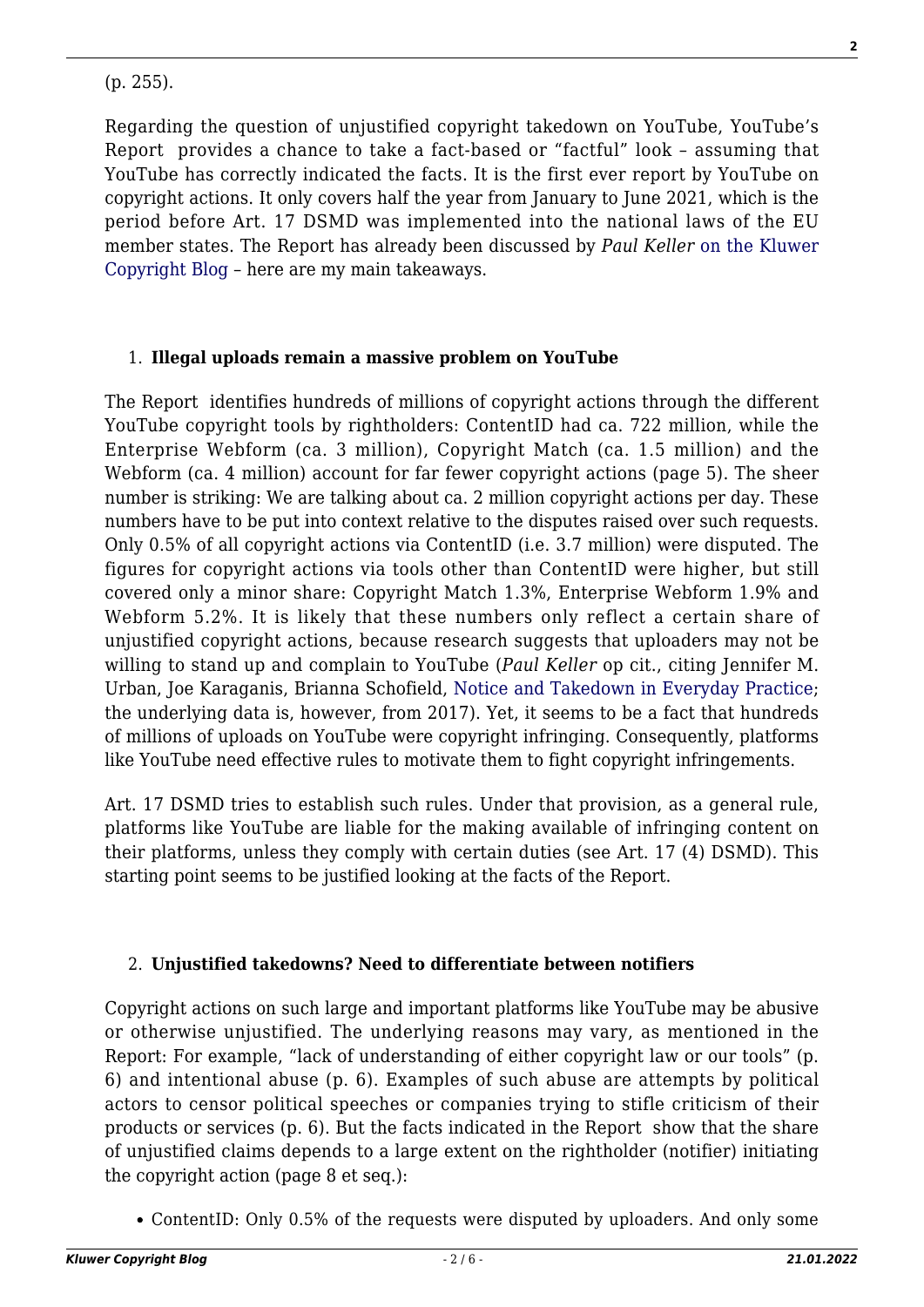60% of this small share of counter-notices were actually successful. As the Report sets out, rightholders allowed to use ContentID have to meet qualifying criteria: A need for a scaled solution, working knowledge in copyright and the necessary resources to manage a complex tool (p. 10). In practice, only movie studios, record labels, collecting societies and a number of specialized service providers matched these criteria (p. 3). YouTube claims to enter into agreements with these "ContentID partners" (p. 3).

Webforms: Numbers are quite different for users of the Webforms. For the simple Webform, open to all registered YouTube users, only 83.8% of the removal requests were processed by YouTube – YouTube rejected 8.6% as abusive and 6.52% as invalid. The percentage of counter-notifications received by YouTube (5.2%) was 10 times higher than following ContentID removals (0.5%). Interestingly, the numbers look quite different for the Enterprise Webform: 99.3% of the removal requests were accepted, no relevant abuses (0.0%) and only 0.5% of requests were invalid. The Enterprise Webform is open only to qualified rightholders, which likely explains the stark contrast in numbers.

What can we learn from this? To my mind, not that "overblocking is real" (*Paul Keller* op cit.). While this is theoretically correct, it does not tell the full story. The full story seems to be: The rate of unjustified copyright actions appears low – looking at ContentID it is very low – even though a degree of uncertainty remains with respect to potentially unjustified copyright actions with respect to which no counternotices were sent (see above 1.). Against this background, it seems justified to provide uploaders with an expeditious and effective complaint mechanism, subject to human review in case they think their upload was removed without justification. This is provided for example by Art. 17 (9) DSMD. That said, the Report does not provide any factual reasons to dramatize the possible extent of unjustified blocking.

Unjustified copyright requests have a strong correlation with the level of qualification and effort of the rightholder. This would support the model of the trusted flaggers which could gain more importance. This model would need to include nondiscriminatory access to such a status for example on YouTube. The German implementation of Art. 17 DSMD already provides (to a limited extent) privileges to trusted flaggers (Section 14 (4) German Copyright Service Provider Act – UrhDaG). Also, the European Commission communication on Art. 17, 2021 (Communication Art. 17 DSMD) recognizes that Online content-sharing service providers caught by the provision could chose to provide different tools to different rightholders (p. 14). In any case, 0.5% dispute rate for ContentID removals somewhat stands in interesting contrast to the principal criticism automated content recognition (ACR) technologies have received during the legislative process of Article 17 DSMD for alleged overblocking.

#### 3. **There seems to be no alternative to automated removal – the "how" remains the major question**

The Report shows absolute numbers of copyright claims that make you feel dizzy: Ca. 725 million requests through ContentID, and another ca. 6.5 million through the other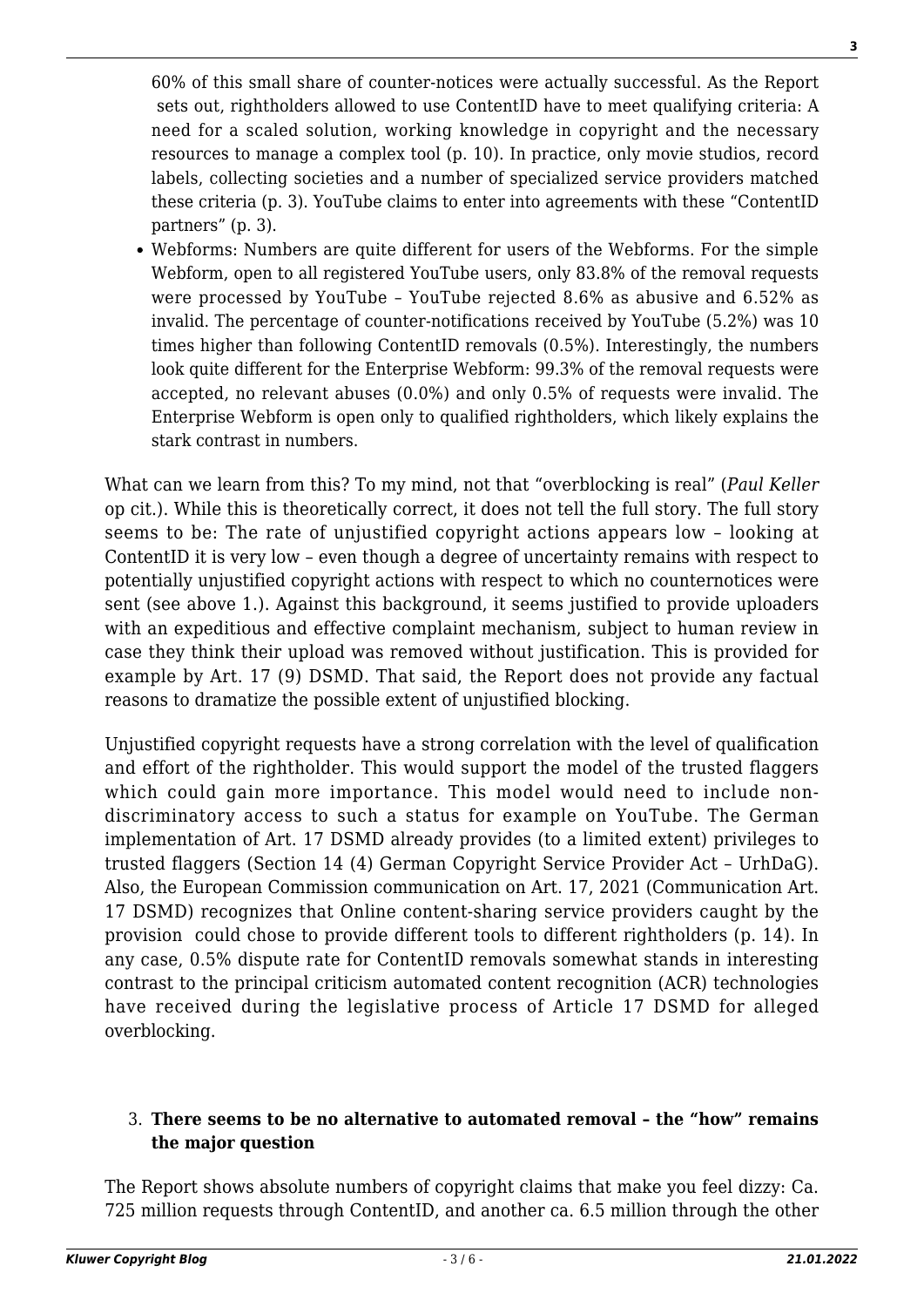copyright tools provided by YouTube in the six months from January to June 2021. There is no way to check all such requests or even a substantial proportion of them manually. Automated filtering seems unavoidable (see also *Jonathan Baily*, [7](https://www.plagiarismtoday.com/2021/12/07/7-takeaways-from-youtubes-copyright-transparency-report/) [Takeaways From YouTube's Copyright Report \)](https://www.plagiarismtoday.com/2021/12/07/7-takeaways-from-youtubes-copyright-transparency-report/). While there does not seem to be a serious question about "whether" automated filtering should be used, the major question remains "how" you set its limits. Regarding Art. 17 DSMD, the proportionality principle in Art. 17 (5) DSMD needs to be filled with substance.

- The European Commission thinks that filtering should be limited in particular to manifestly infringing uploads (Communication Art. 17 DSMD, pp. 20 et seq.).
- The German implementation excepts certain "presumed legal uses" from the application of automated filtering. Such "presumed legal uses" have to remain public until the end of a successful complaint procedure, which has to be initiated by the rightholder. A "presumed legal use" requires a content-mix (mash-up) with less than 50% of the content owned by the requesting rightholder and it further requires that the content is either flagged by the uploader as legal or it is a minor use (Section 9 German Copyright Service Provider Act). A minor use would be for example 15 seconds of a film or 15 seconds of music (Section 10 German Copyright Service Provider Act). (On this blog, a future post by *Julian Waiblinger* and *Jonathan Pukas* will explore this German implementation further.)

This is not the forum to discuss and assess such solutions. The Report does not contain any data to support or reject them.

# 4. **Art. 17 DSMD sets an international standard for YouTube**

The Report indicated that by October 2021 YouTube also allowed Webform users to request automated filtering – and not only mere takedown (p. 2). While the instruction to block still seems to work on a manual basis for Webform users, the shift to open filtering up for all rightholders is likely caused by YouTube's duties under Art. 17 (4) b and c DSMD. After the GDPR, this is another example showing that EU law may have an impact on the legal set up of companies operating internationally like YouTube. Also, Art. 17 DSMD would then have the so-called "Brussels effect" (*Paul Keller*, op cit.).

# 5. **Outlook – hopefully more facts**

Unfortunately, the Report does not provide any regional breakdown of the facts. Also, it does not cover the time after the implementation of Art. 17 DSMD in the EU member states. In the future, YouTube may be obliged – like other online contentsharing service providers – to provide transparency reports on their work for the purposes of stakeholder dialogues (Article 17 (10) DSMD). The Commission also addresses this issue in its Communication on Art. 17 (p. 23).

One problem, however, remains: Besides the uploaders and the rightholders, YouTube itself is a key stakeholder in the triangle of interests in copyright requests. YouTube is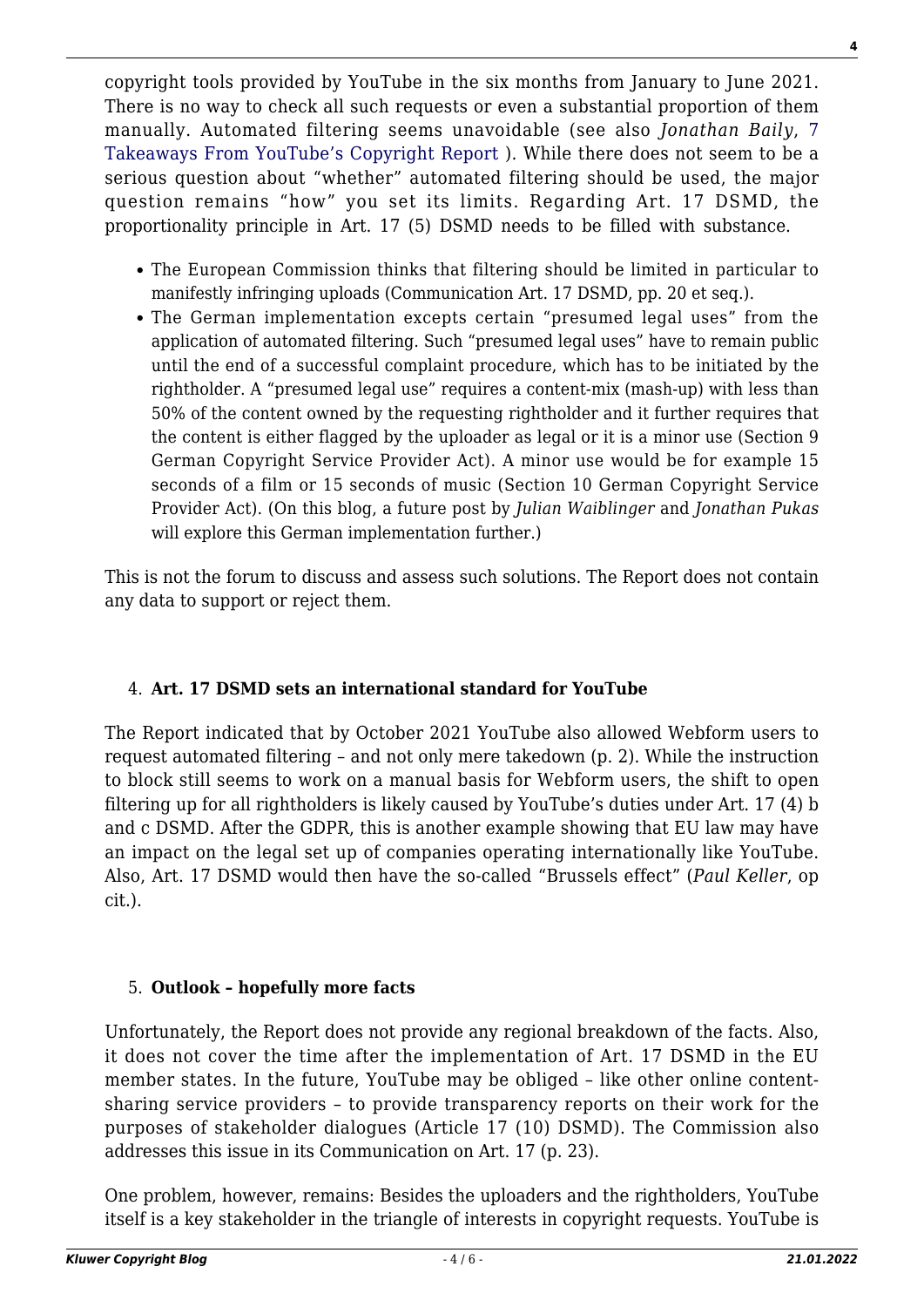not neutral. It cannot be ruled out that YouTube may try to select the facts published to push the public assessment of Art. 17 DSMD in a certain direction. This brings up the question of third party access to YouTube's data. Interestingly, the German legislator has tried to provide a solution for this: Research organizations, which come under the exception for text and data mining for the purposes of scientific research (Art. 3 DSMD) also have a right to claim the data relevant for Art. 17 DSMD from YouTube and the like for the purpose of scientific research, insofar as this does not conflict with overriding justified interests of the platform. Additionally, the platform shall be entitled to reimbursement of costs incurred as a result in an appropriate amount.

In any case, this first YouTube Report is indeed a promising start (*Paul Keller*, op cit.), as it provides a first set of facts to "undramatize" copyright actions via YouTube and the like and start to look at this from a position of "*factfulness*". To quote *Hans Rosling* once again: "I have found it useful and meaningful to learn about the world as it really is." (Factfulness, p. 254). Following the Report this means: Copyright infringement needs to be addressed; unjustified requests have to be taken seriously, but seem to be an exceptional scenario in particular by qualified rightholders; and there is no real alternative to automation on larger platforms.

# **Kluwer IP Law**

 $\mathcal{L}_\text{max}$ 

The **2021 Future Ready Lawyer survey** showed that 81% of the law firms expect to view technology as an important investment in their future ability to thrive. With Kluwer IP Law you can navigate the increasingly global practice of IP law with specialized, local and cross-border information and tools from every preferred location. Are you, as an IP professional, ready for the future?

[Learn how](https://www.wolterskluwer.com/en/solutions/kluweriplaw?utm_source=copyrightnblog&utm_medium=articleCTA&utm_campaign=article-banner) **[Kluwer IP Law](https://www.wolterskluwer.com/en/solutions/kluweriplaw?utm_source=copyrightnblog&utm_medium=articleCTA&utm_campaign=article-banner)** [can support you.](https://www.wolterskluwer.com/en/solutions/kluweriplaw?utm_source=copyrightnblog&utm_medium=articleCTA&utm_campaign=article-banner)

*To make sure you do not miss out on regular updates from the Kluwer Copyright Blog, please subscribe [here.](http://copyrightblog.kluweriplaw.com/newsletter)*